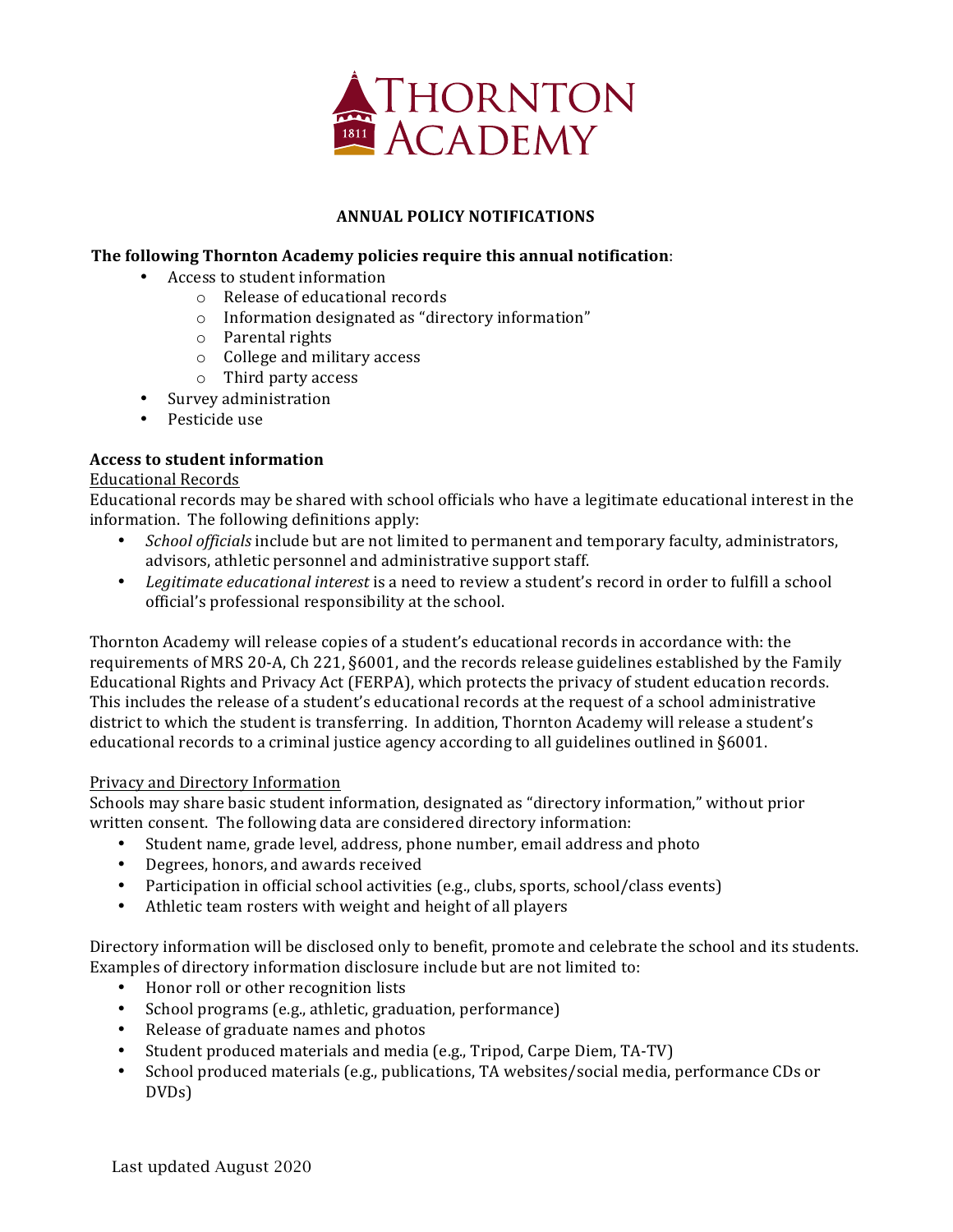# Parental Rights and Educational Records

Parents/guardians may:

- Inspect and review their student's educational records
- Request in writing an amendment to educational records in the event of inaccuracy
- Consent or dissent in writing to disclosure of the student's record and any non-directory or directory information by September 30 of the current school year or within thirty (30) days after enrollment

Parents will be notified of these rights annually.

College and Military Access (Upper School only)

- Thornton Academy is authorized to share students' contact information (name, address, telephone) with colleges and the military. This typically applies to juniors and seniors only.
- In the event that you do not wish to have your child's contact information shared with either colleges and/or the military, please notify the school in writing by September  $30<sup>th</sup>$ .
	- $\circ$  An email to your child's school counselor is an acceptable form of written notification (FMI, contact the School Counseling Office: 282-3361, ext 4454)
- Non-directory information is private information and is never released without written parental consent.

Third Parties contracted by Thornton Academy

- Each year Thornton Academy selects a company for provision of school-related products such as caps and gowns, class rings, yearbooks, school IDs and graduation ceremony photographs.
- Students' names and addresses will be provided to reputable vendors only for notification about these or similar school-related products.

| FMI: | TAMS Office (gr 6-8)               | 282-3361, ext 4408 | Mrs. Crepeau |
|------|------------------------------------|--------------------|--------------|
|      | School Counseling Office (gr 9-12) | 282-3361, ext 4454 | Mrs. Martin  |

# **Survey Administration Policy**

- Thornton Academy does not allow any third party to administer a survey to students without prior notice.
- Thornton Academy does not allow any third party to administer a survey that collects personal information for the purpose of marketing or selling.
- Thornton Academy does not allow any third party to administer any survey that collects information that can be linked to a particular student.
- The school limits the number of surveys administered to a minimum to avoid disruption of class time.
- Thornton Academy reviews any survey administered to students by staff or other students for admissibility under this policy.

Thornton Academy occasionally agrees to administer surveys on behalf of credible agencies (e.g., the Maine Department of Education). These surveys might ask students to reveal information related to any of the following:

- Political affiliations or beliefs held by the student's family
- Psychological issues of the student or the student's family
- Sexual attitudes or behaviors
- Antisocial, self-incriminating or illegal behavior of students
- Critical appraisals of other individuals with whom the student has close family ties